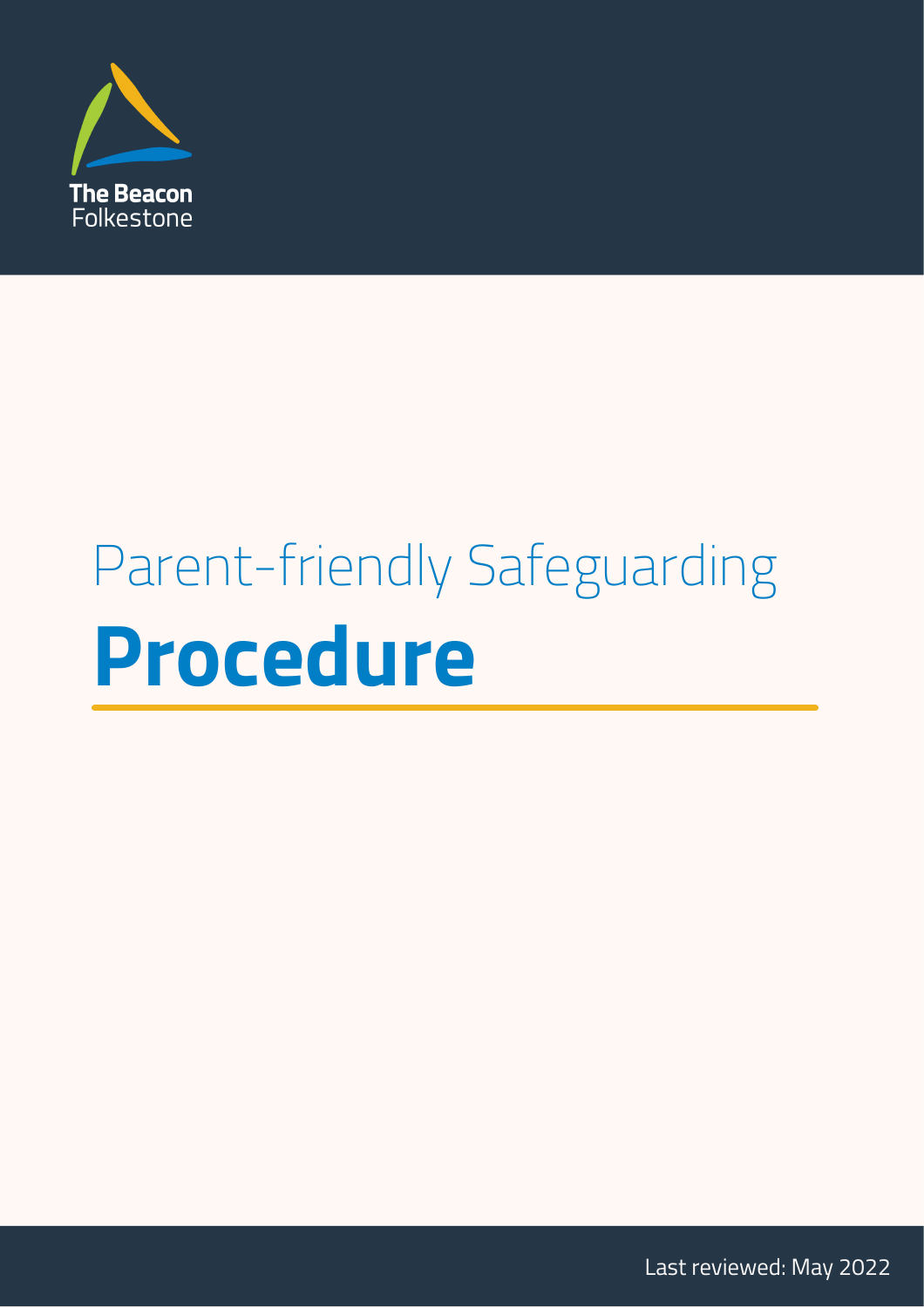The Beacon Folkestone will endeavour to keep pupils safe and free from harm.

We are committed to playing a full and active part in the multi-agency response to safeguarding concerns. Additionally, the school has a legal duty to safeguard and promote the welfare of our pupils. Our Policy does reflect Local Authority requirements.

Through our day to day contact with pupils, and direct work with families, The Beacon Staff have a crucial role to play in noticing indicators of possible safeguarding concerns. Parents/carers should be aware that as part of our procedures we are to report any concerns to social services / police immediately.

To avoid any misunderstandings, parents / carers of pupils who sustain accidental injuries which result in cuts / bruises / fractures should inform the school without delay.

#### **Principles**

Pupils have a right to be safe.

Parent / carers have a right to be informed.

Pupils are best protected when parents/carers and school can work together.

# **Partnership**

School will inform parent / carers of any concerns about their children (providing it does not compromise the pupil's safety) and will help and support them as necessary.

#### **Prevention**

Staff at The Beacon Folkestone will take positive actions to safeguard pupils through the development of an open culture that informs pupils of their rights and encourages them to speak about any concerns. The school will also address the issue of pupil's safety through the curriculum.

#### **Responding to concerns**

Staff at The Beacon Folkestone will respond to concerns in regards to the safeguarding of pupils through the appropriate agencies.

Staff at The Beacon Folkestone will discuss with parents any concerns they have about pupils, where appropriate parents/carers will be kept informed of what has happened.

# **Pupil to pupil concerns**

Safeguarding concerns of pupils by other pupils will be dealt with through the school's Anti-Bullying Policy. Parents/carers will be kept informed.

# **Confidentiality**

Under new government guidance only information that is relevant and required to ensure the safety and well-being of all adults and young people that access The Beacon Folkestone will be stored by The Beacon Folkestone.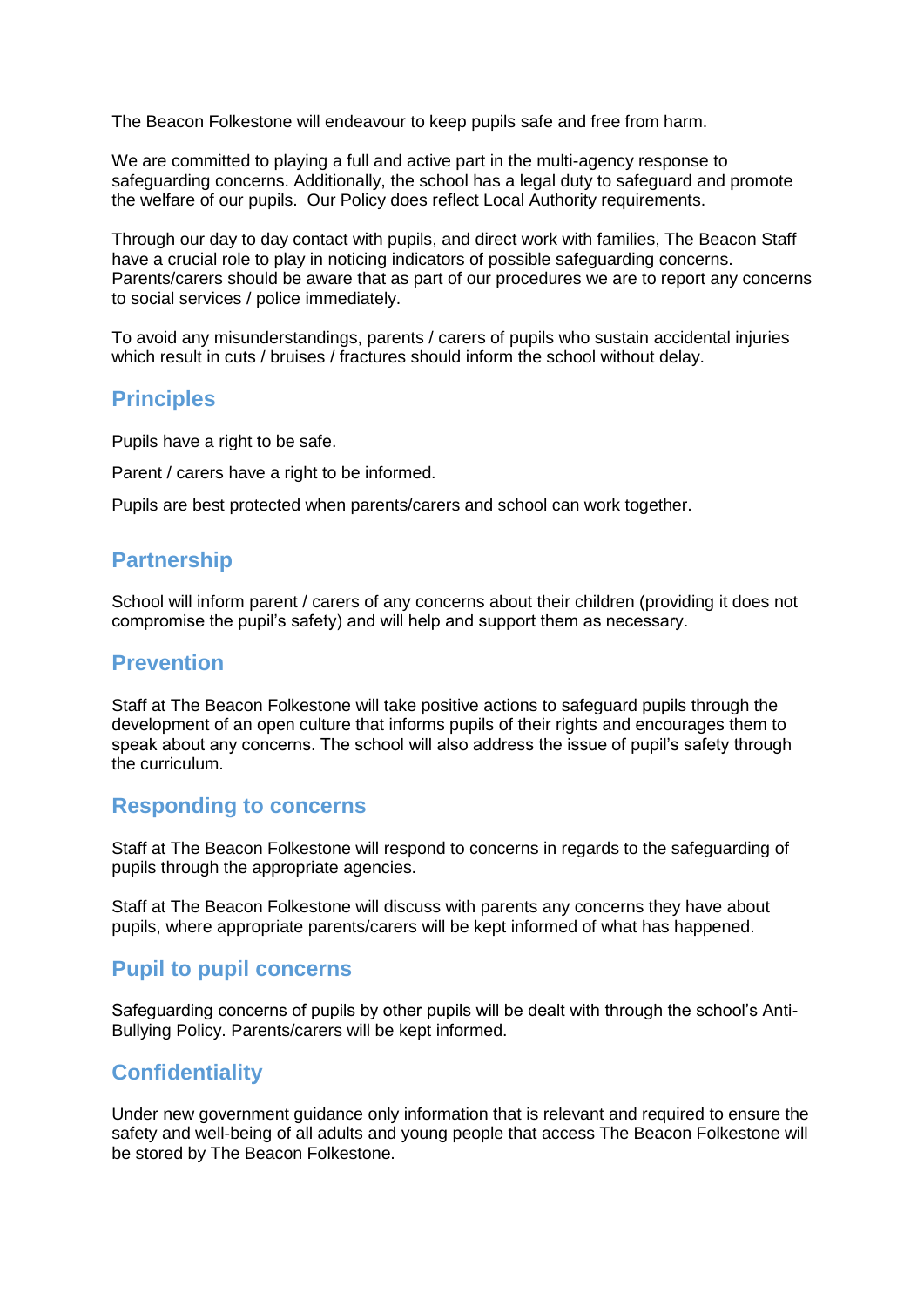A full copy of the schools Safeguarding Policy is available on request and on our Website [http://thebeacon.kent.sch.uk](http://thebeacon.kent.sch.uk/)

If you require any further information or have any safeguarding concerns, you can contact the Multi-Agency Support Team on 01303 847555.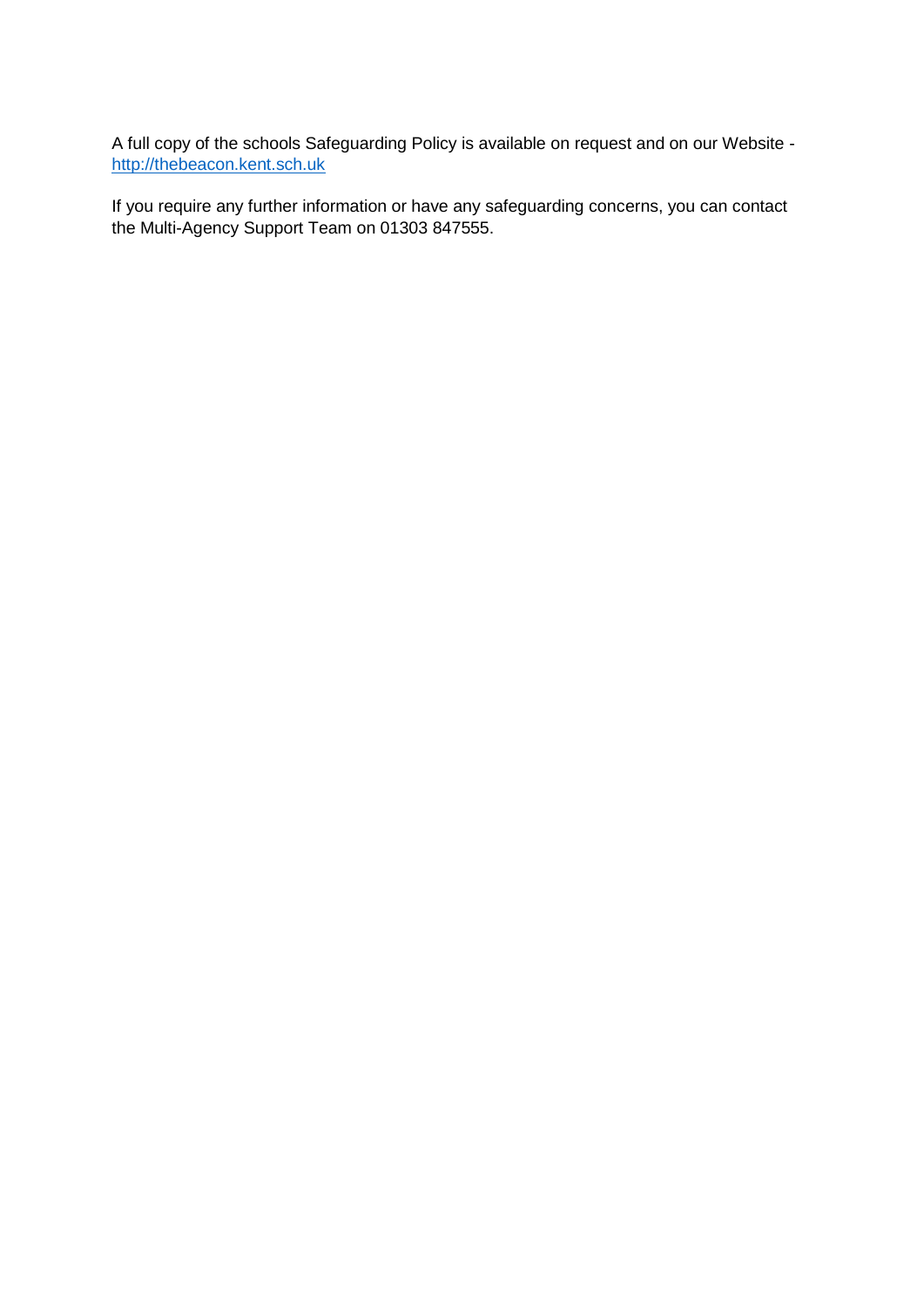# **The Beacon Equality Statement**

The Beacon Folkestone is committed to ensuring equality of opportunity to all pupils, staff and visitors. Our Core Values are at the foremost of everything we do and we ensure all at The Beacon are treated equally regardless of age, disability, race, colour, ethnicity, nationality, religious belief, gender, gender identity, transgender, sexual orientation or marital status.

The Beacon strives to be an all-inclusive environment where we respect and encourage individual differences. We are always looking for opportunities to champion equality through the broadening of knowledge and experiences of everyone across our community and this includes the staff and clients of those using the services of our multi-agency support hub.

Our aims are to ensure there are equal opportunities for pupils, staff, their families and the wider community, regardless of their disability. This forms an integral part of our School Improvement Plan.

The aims of our school are to build and improve schemes which help challenge and bring down barriers for disabled children and young people, establishing a recognised and integral role within the community. This will include broadening the range and depth of positive experiences of life both inside and outside the school and embedding ourselves within our communities (local, county, national and international levels):